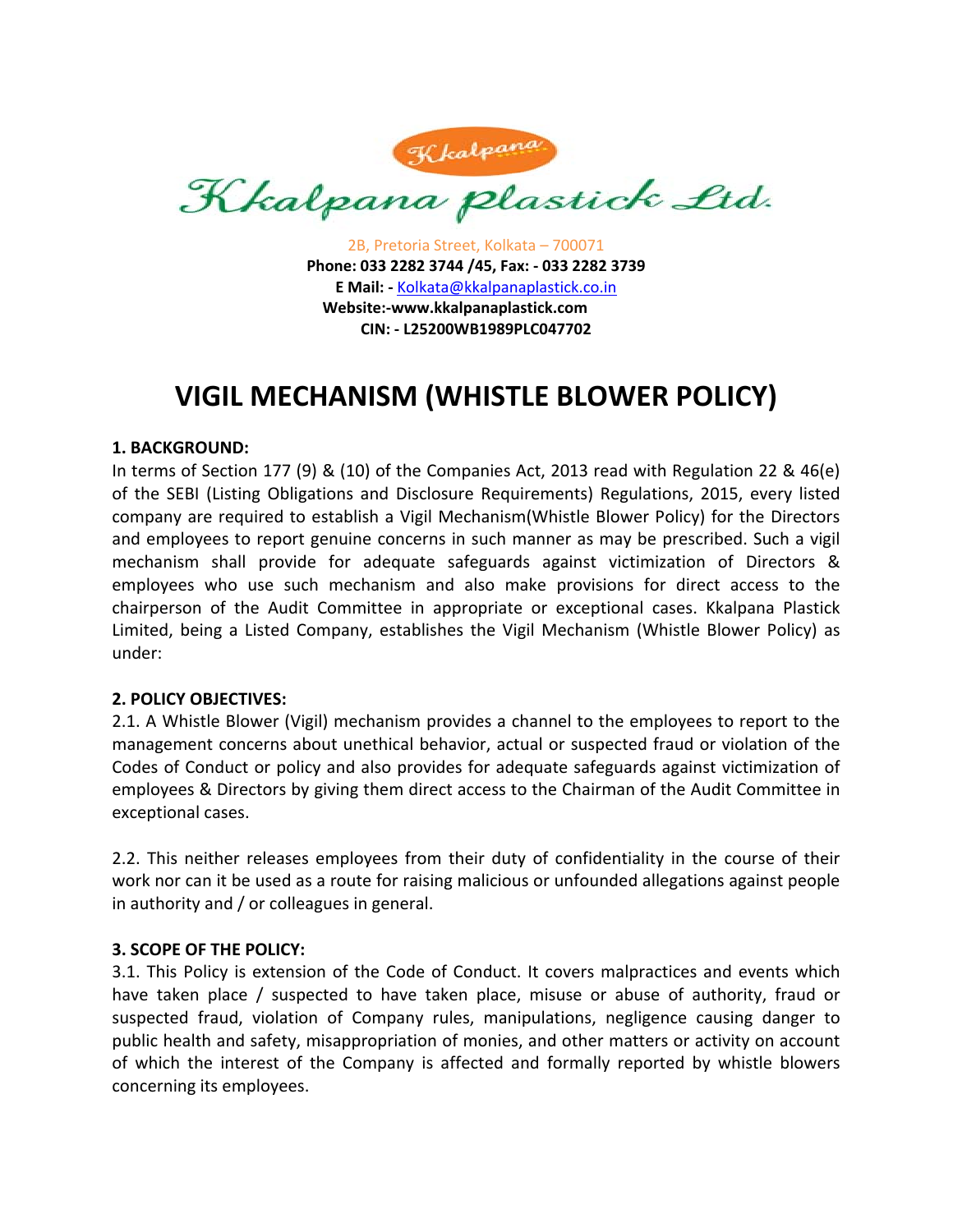# **4. DEFINITIONS:**

4.1. "Alleged wrongful conduct" shall mean violation of law, infringement of Company's rules, misappropriation of monies, actual or suspected fraud, substantial and specific danger to public health and safety or abuse of authority".

4.2. "Audit Committee" means a Committee constituted by the Board of Directors of Company. 4.3. "Board" means the Board of Directors of the Company.

4.4. "Company" means Kkalpana Plastick Limited.

4.5 "Disciplinary action" means any action that can be taken on the completion of /during the investigation proceedings including but not limiting to a warning, imposition of fine, suspension from official duties or any such action as is deemed to be fit considering the gravity of the matter.

4.6. "Employee" means all the present employees and Whole‐time Directors of the Company.

4.7. "Nodal Officer" means Company Secretary or Compliance officer of the Company to receive protected disclosures from whistle blowers, maintaining records thereof, placing the same before the Audit Committee for its disposal and informing the whistle blower the result thereof.

4.8. "Protected Disclosure" means a concern rose by an employee or group of employees of the Company, through a written communication and made in good faith which discloses or demonstrates information about an unethical or improper activity with respect to the Company. However, the Protected Disclosures should be factual and not speculative or in the nature of an interpretation / conclusion and should contain as much specific information as possible to allow for proper assessment of the nature and extent of the concern.

4.9. "Subject" means a person or group of persons against or in relation to whom a Protected Disclosure is made or evidence gathered during the course of an investigation.

4.10. "Whistle Blower" is an employee or group of employees who make a Protected Disclosure under this Policy and also referred in this policy as complainant.

# **5. COVERAGE OF POLICY:**

The policy encourages all the Whistle Blowers to voice all their genuine concerns which shall include but not limited to the following:

a. Abuse of authority;

- b. Breach of trust;
- c. Breach of confidentiality;

d. Any unlawful act, whether criminal (e.g. theft) or a breach of the civil law (e.g. slander or libel);

e. Manipulation of Company data/records;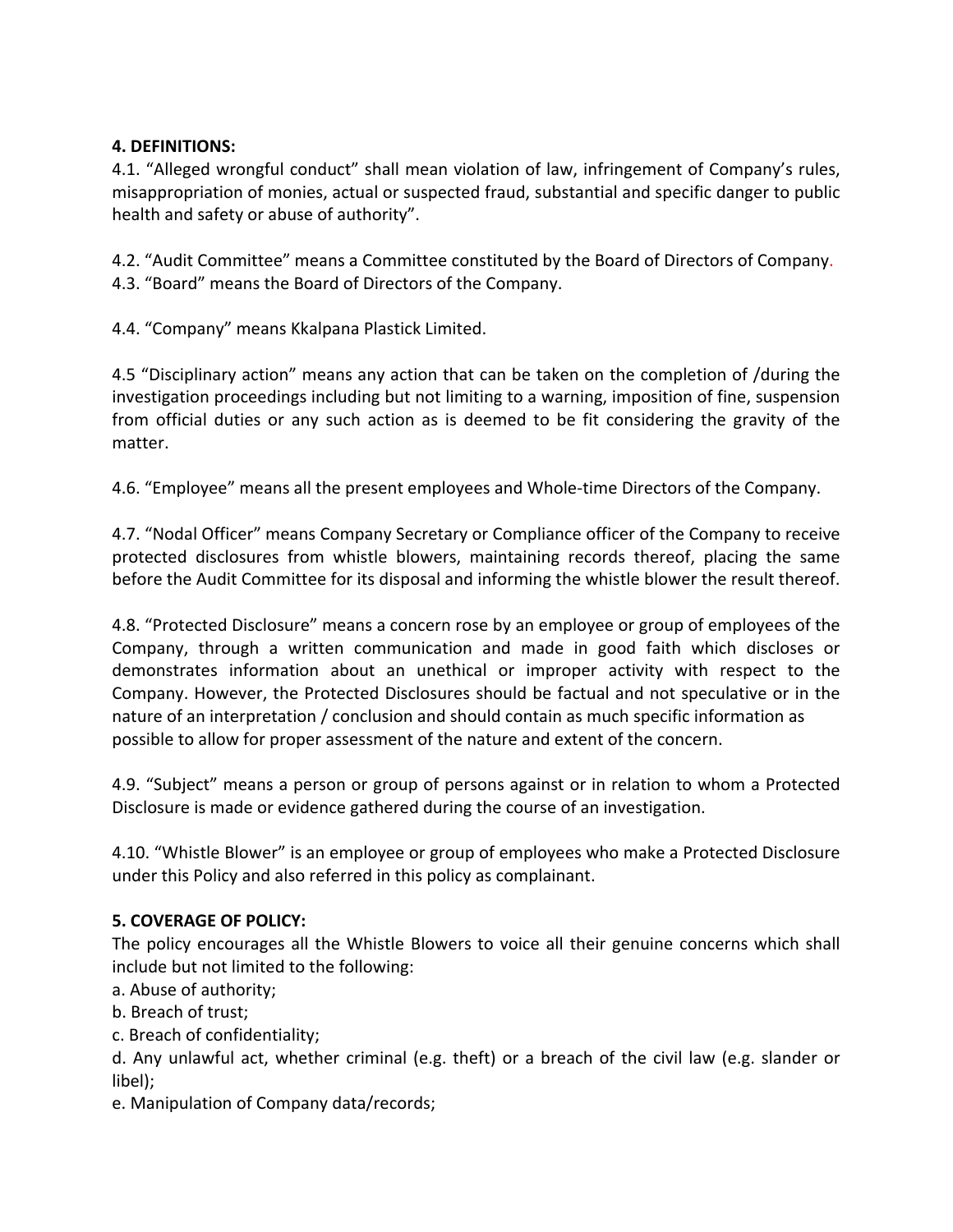f. Breach of any Policy or Manual or Code adopted by the Company;

- g. Financial irregularities, including fraud, or suspected fraud;
- h. Deliberate violation of law/regulation;
- i. Misappropriation of Company assets/funds; and
- j. Any other unethical or improper conduct.

## **6. PROCEDURES FOR WHISTLE BLOWING:**

6.1. Protected Disclosures should be reported to the Chairman of the Audit Committee in writing by the complainant as soon as possible after the whistle blower becomes aware of the same so as to ensure a clear understanding of the issues raised and should either be typed or written in a legible handwriting in English, Hindi or in regional language.

6.2. The Protected Disclosure should be submitted in a closed and secured envelope and should be super scribed as "Protected disclosure under the whistle blower policy". If the complaint is not super scribed and closed as mentioned above it will not be possible for the Audit Committee to protect the complainant and the protected disclosure will be dealt with as if a normal disclosure. In order to protect identity of the complainant, the nodal officer will not issue any acknowledgement to the complainant and the complainants are advised neither to write the name / address of the complainant on the envelope nor to enter into any further correspondence with the nodal officer / audit committee. The audit committee assures that in case any further clarification is required he will get in touch with the complainant.

6.3. Anonymous / Pseudonymous disclosure shall not be entertained by the Nodal Officer.

6.4. The Protected Disclosure should be forwarded under a covering letter signed by the complainant. The Nodal Officer / Chairman of Audit Committee shall detach the covering letter bearing the identity of the whistle blower and process only the Protected Disclosure.

6.5. All Protected Disclosures should be addressed to the Company Secretary or Compliance Officer of the Company.

6.6. Protected Disclosure against the Nodal Officer should be addressed to the Whole‐Time Director of the Company and the Protected Disclosure against the Whole‐Time Director of the Company should be addressed to the Chairman of the Audit Committee.

6.7. On receipt of the protected disclosure the Nodal Officer /Chairman of the Audit Committee shall make a record of the Protected Disclosure and also ascertain from the complainant whether he was the person who made the protected disclosure or not before referring the matter to the Audit Committee for further appropriate investigation and needful action.

6.8 The Audit Committee if deems fit may call for further information or particulars from the complainant.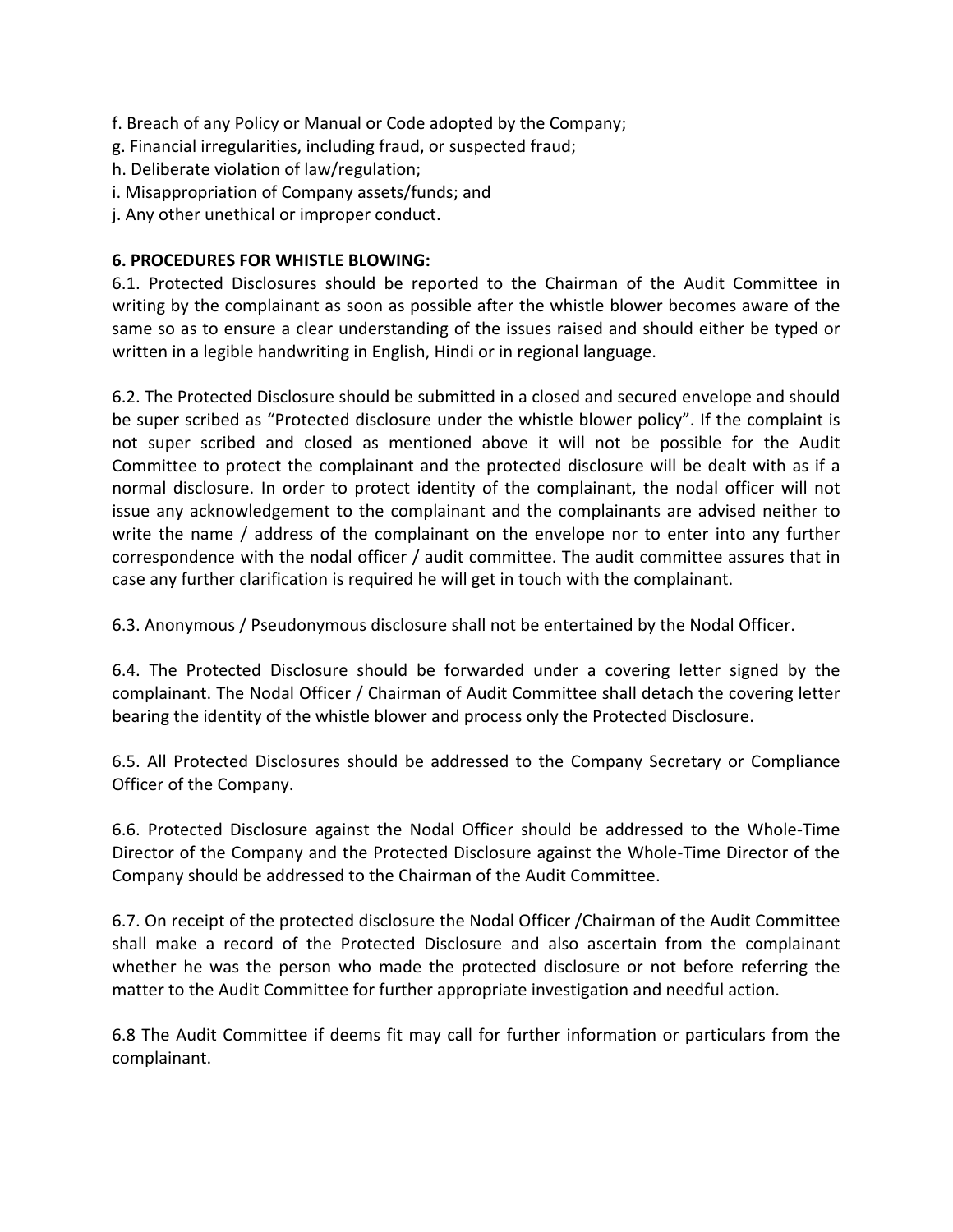## **7. INVESTIGATION:**

7.1. All protected disclosures under this policy will be recorded and thoroughly investigated. The Audit Committee may investigate and may at its discretion consider involving any other Officer of the Company.

7.2 The decision to conduct an investigation taken by the Audit Committee by itself is not an accusation and is to be treated as a neutral fact finding process.

7.3. Subject(s) will normally be informed in writing of the allegations at the outset of a formal investigation and have opportunities for providing their inputs during the investigation.

7.4. Subject(s) shall have a duty to co-operate with the Audit Committee or any of the Officers appointed by it in this regard to the extent that such cooperation will not compromise self incrimination protections available under the applicable laws.

7.5. Subject(s) have a responsibility not to interfere with the investigation.

Evidence shall not be withheld, destroyed or tampered with and witness shall not be influenced, coached, threatened or intimidated by the subject(s).

7.6. Unless there are compelling reasons not to do so, subject(s) will be given the opportunity to respond to material findings contained in the investigation report. No allegation of wrong doing against a subject(s) shall be considered as maintainable unless there is good evidence in support of the allegation.

7.7. Subject(s) have a right to be informed of the outcome of the investigations.

7.8. The investigation shall be completed normally within 90 days of the receipt of the protected disclosure and is extendable by such period as the Audit Committee deems fit and as applicable.

## **8. DECISION AND REPORTING:**

8.1. Audit Committee along with its recommendations will report its findings to the Whole-Time Director of the Company through the Nodal Officer within 15 days of receipt of report for further action as deemed fit. In case prima facie case exists against the subject, then the Whole-Time Director of the Company shall forward the said report with its recommendation to the concerned disciplinary authority for further appropriate action in this regard or shall close the matter, for which he shall record the reasons. Copy of above decision shall be addressed to the Audit Committee, the Nodal Officer, the complainant and the subject.

8.2. In case the subject is a Nodal Officer of the Company, the protected disclosure shall be addressed to the Whole-Time Director of the Company who, after examining the protected disclosure shall forward the matter to the audit committee. The audit committee after providing an opportunity to the subject to explain his position and after completion of investigation shall submit a report along with its recommendation to the Whole‐Time Director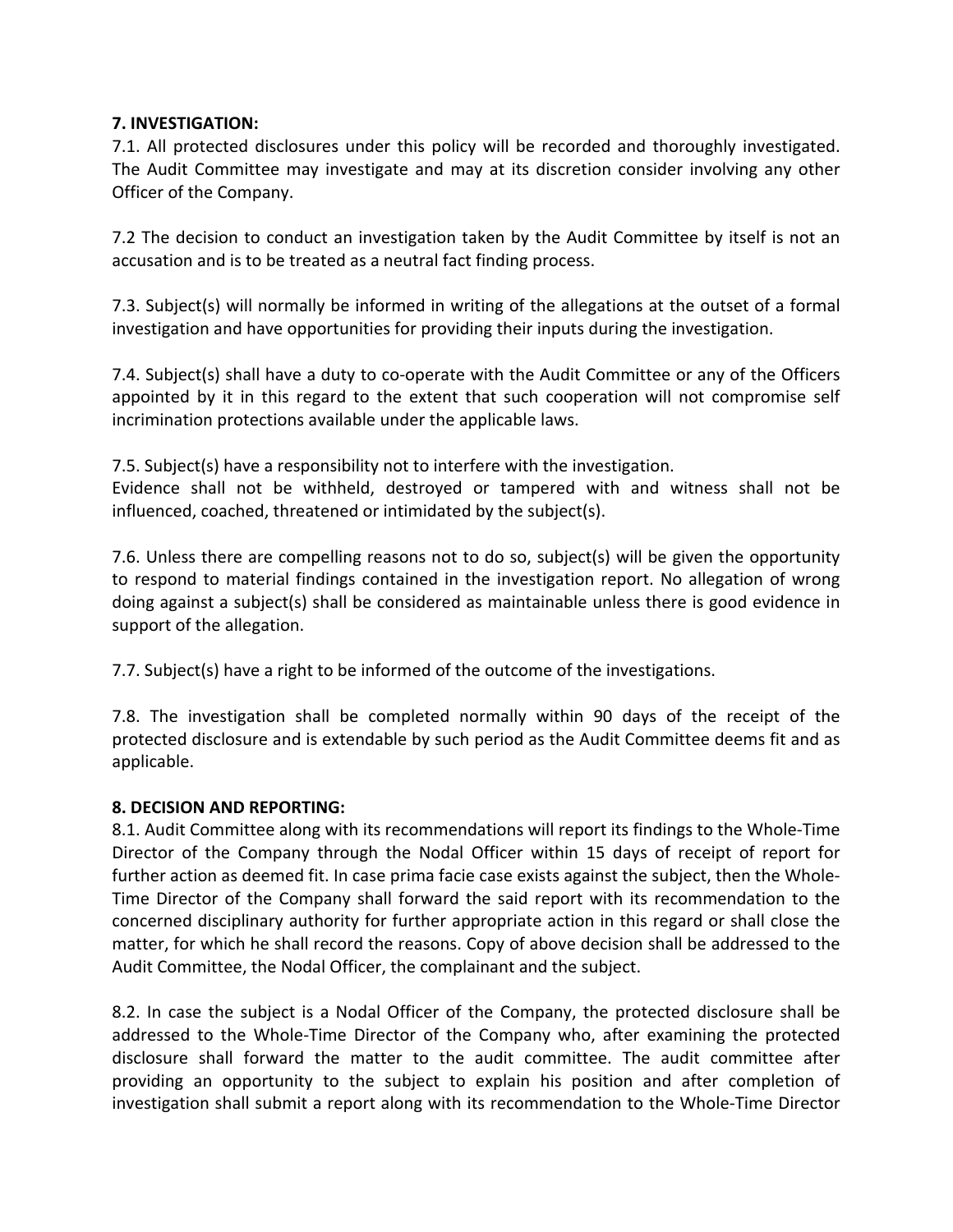of the Company. After considering the report and recommendation as aforesaid, Whole‐Time Director shall forward the said report with its recommendation to the concerned disciplinary authority for further appropriate action in this regard or shall close the matter, for which he shall record the reasons. Copy of the above decision shall be addressed to the Audit Committee, the Nodal Officer, the complainant and the subject.

8.3. In case the Subject is the Whole-Time Director of the Company, the Chairman of the Audit Committee after examining the Protected Disclosure shall forward the protected disclosure to other members of the Audit Committee if deemed fit. The Audit Committee shall appropriately and expeditiously investigate the Protected Disclosure.

8.4. If the report of investigation is not to the satisfaction of the complainant, the complainant has the right to report the event to the appropriate legal or investigating agency.

8.5. A complainant who makes false allegations of unethical & improper practices or about wrongful conduct of the subject to the Nodal Officer or the Audit Committee shall be subject to appropriate disciplinary action in accordance with the rules, procedures and policies of the Company.

# **9. SECRECY / CONFIDENTIALITY:**

9.1. The complainant, Nodal Officer, Members of Audit committee, the Subject and everybody involved in the process shall:

9.1.1. Maintain confidentiality of all matters under this Policy.

9.1.2. Discuss only to the extent or with those persons as required under this policy for completing the process of investigations.

9.1.3. Not keep the papers unattended anywhere at any time.

9.1.4. Keep the electronic mails / files under password.

## **10. PROTECTION:**

10.1 No unfair treatment will be meted out to a Whistle Blower by virtue of his/her having reported a Protected Disclosure under this Policy.

10.2 The identity of the Whistle Blower shall be kept confidential.

10.3 Any other Employee assisting in the said investigation or furnishing evidence shall also be protected to the same extent as the Whistle Blower.

# **11. ACCESS TO CHAIRMAN OF THE AUDIT COMMITTEE:**

The Whistle Blower shall have right to access Chairman of the Audit Committee directly in exceptional cases and the Chairman of the Audit Committee is authorized to prescribe suitable